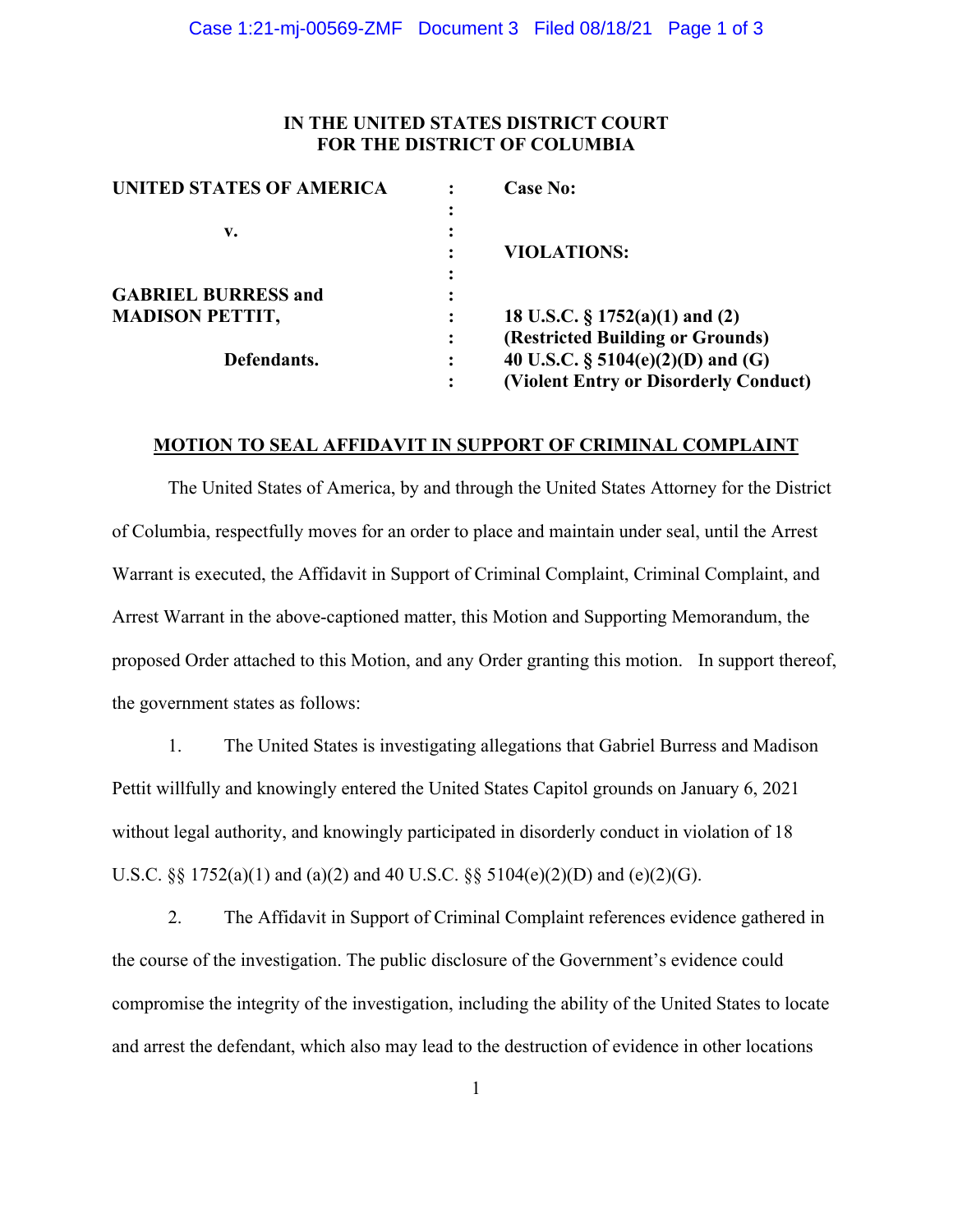#### Case 1:21-mj-00569-ZMF Document 3 Filed 08/18/21 Page 2 of 3

including electronic devices. Thus, a sealing order is necessary to avoid hindering the ongoing investigation in this matter.

 2. As stated in Washington Post v. Robinson, 935 F.2d 282, 288 (D.C. Cir. 1999), there is a presumption of access to Court proceedings. But, this can be overridden if "'(1) closure serves a compelling interest; (2) there is a substantial probability that, in the absence of closure, this compelling interest would be harmed; and (3) there are no alternatives to closure that would adequately protect the compelling interest.'" Id. at 290 (quoting Oregonian Pub. Co. v. United States Dist. Court, 920 F.2d 1462, 1466 (9th Cir. 1990)).

 3. In this matter, the United States has a compelling interest in preserving the integrity of its investigation and arresting the defendant. A limited sealing order ensuring that filings related to the Criminal Complaint and Arrest Warrant are not accessible from the Court's public files is narrowly tailored to serve a compelling interest.

 4. Furthermore, the United States respectfully submits that complying with the normal notice requirements of Washington Post would defeat the purpose of the motion to seal. Persons who know the criminal justice system also know that docketing a motion to seal an Affidavit in Support of Criminal Complaint and Arrest Warrant, or a resulting sealing order, means that the defendant is charged with a crime, and the Government intends to arrest him. Thus, if this Motion or a sealing order were to become public, it would be the same as making public the Complaint and Arrest Warrant.

**WHEREFORE**, the United States respectfully requests that this Court issue an Order directing that the Clerk of the Court place and maintain under seal, until execution of the Arrest

2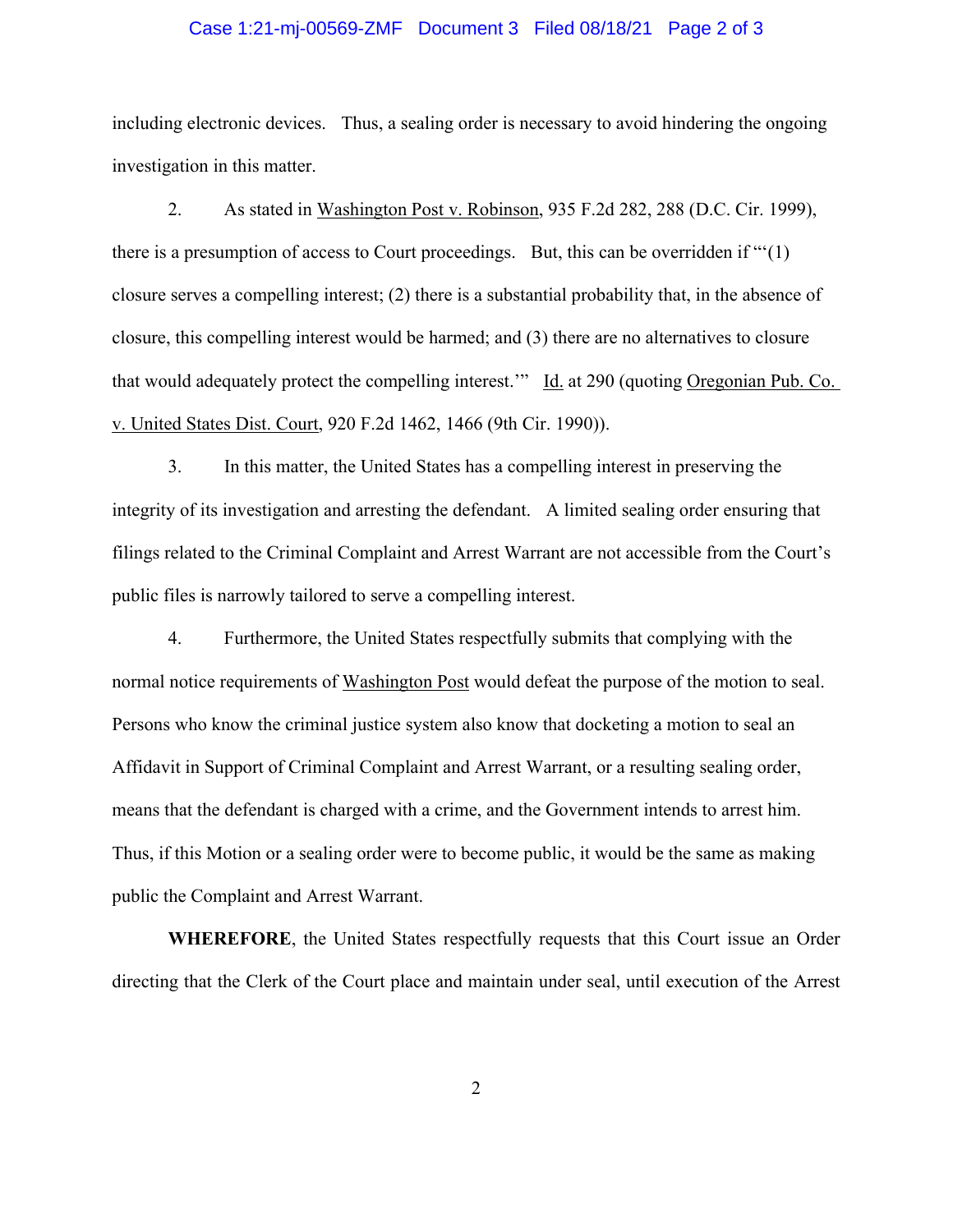# Case 1:21-mj-00569-ZMF Document 3 Filed 08/18/21 Page 3 of 3

Warrant, the Affidavit in Support of Criminal Complaint, this Motion and Supporting Memorandum, the proposed Order attached to this Motion, and any Order granting this motion.

Respectfully submitted,

CHANNING D. PHILLIPS ACTING UNITED STATES ATTORNEY

 */s/ William Dreher*\_\_\_\_\_\_\_\_\_\_\_\_\_\_\_\_\_\_\_\_\_\_\_ by: WILLIAM DREHER D.C. Bar No. 1033828 Assistant United States Attorney 700 Stewart Street, Suite 5220 Seattle, WA 98101 (206) 553-4579 william.dreher@usdoj.gov